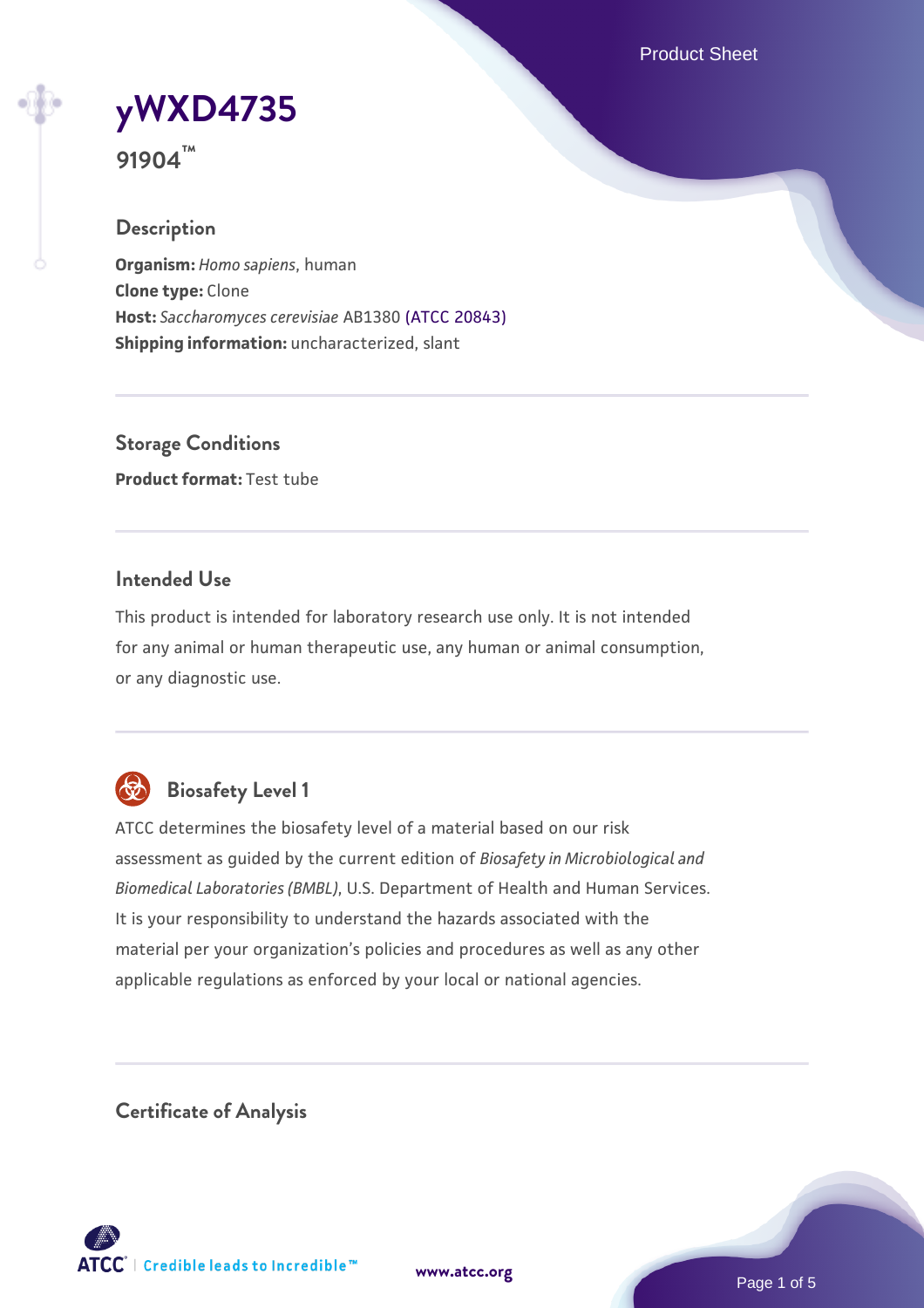### **[yWXD4735](https://www.atcc.org/products/91904)** Product Sheet **91904**

For batch-specific test results, refer to the applicable certificate of analysis that can be found at www.atcc.org.

### **Insert Information**

**Type of DNA:** genomic **Genome:** Homo sapiens **Chromosome:** X X pter-q27.3 **Gene name:** DNA Segment, single copy **Gene product:** DNA Segment, single copy [DXS3704] **Gene symbol:** DXS3704 **Contains complete coding sequence:** Unknown **Insert end:** EcoRI

### **Vector Information**

**Construct size (kb):** 275.0 **Intact vector size:** 11.454 **Vector name:** pYAC4 **Type of vector:** YAC **Host range:** *Saccharomyces cerevisiae*; *Escherichia coli* **Vector information:** other: telomere, 3548-4235 other: telomere, 6012-6699 Cross references: DNA Seq. Acc.: U01086 **Cloning sites:** EcoRI **Markers:** SUP4; HIS3; ampR; URA3; TRP1 **Replicon:** pMB1, 7186-7186; ARS1, 9632-10376

# **Growth Conditions**

**Medium:** 



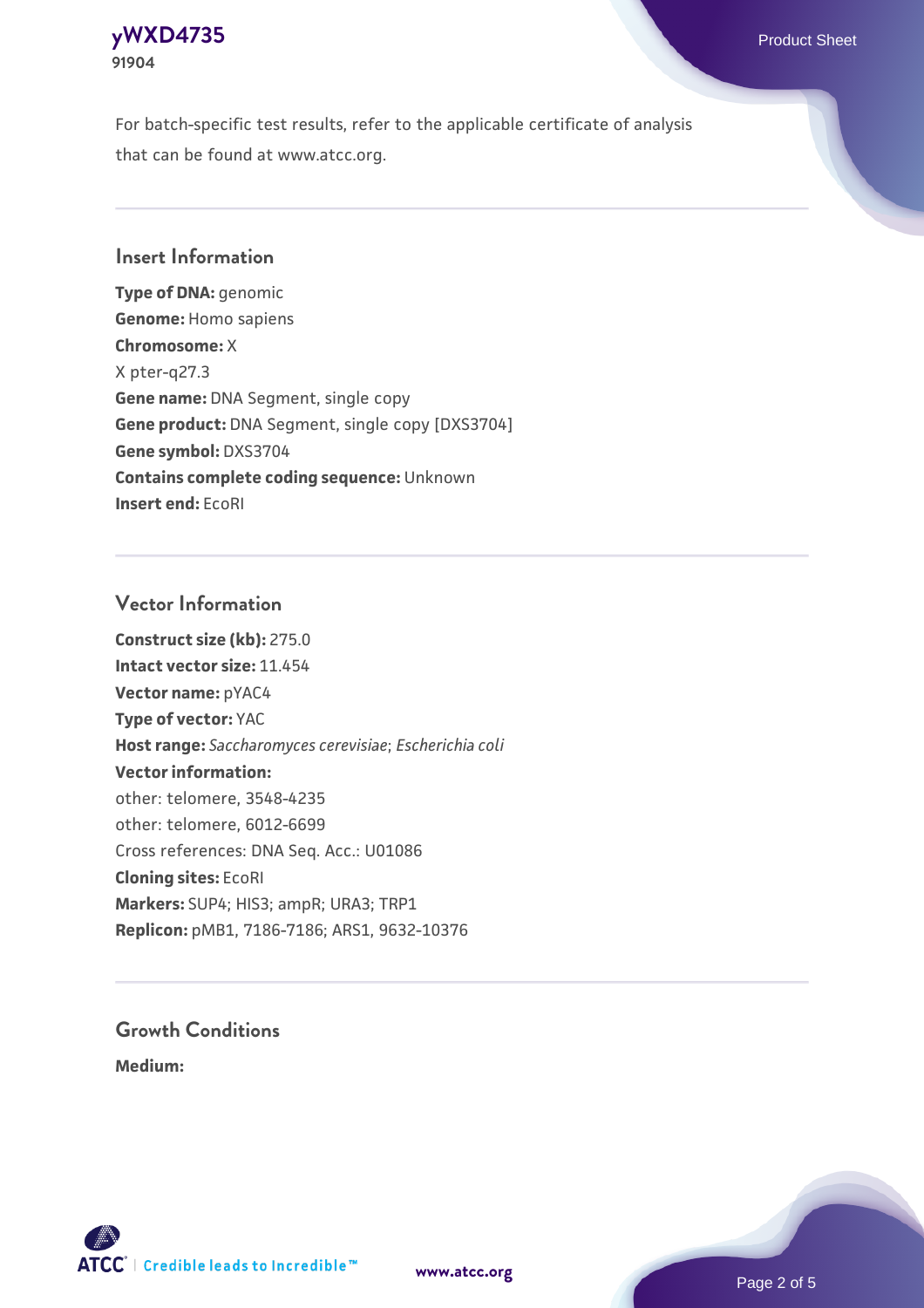#### **[yWXD4735](https://www.atcc.org/products/91904)** Product Sheet **91904**

[ATCC Medium 1245: YEPD](https://www.atcc.org/-/media/product-assets/documents/microbial-media-formulations/1/2/4/5/atcc-medium-1245.pdf?rev=705ca55d1b6f490a808a965d5c072196) **Temperature:** 30°C

#### **Notes**

More information may be available from ATCC (http://www.atcc.org or 703- 365-2620).

# **Material Citation**

If use of this material results in a scientific publication, please cite the material in the following manner: yWXD4735 (ATCC 91904)

# **References**

References and other information relating to this material are available at www.atcc.org.

# **Warranty**

The product is provided 'AS IS' and the viability of ATCC® products is warranted for 30 days from the date of shipment, provided that the customer has stored and handled the product according to the information included on the product information sheet, website, and Certificate of Analysis. For living cultures, ATCC lists the media formulation and reagents that have been found to be effective for the product. While other unspecified media and reagents may also produce satisfactory results, a change in the ATCC and/or depositor-recommended protocols may affect the recovery, growth, and/or function of the product. If an alternative medium formulation or reagent is used, the ATCC warranty for viability is no longer



**[www.atcc.org](http://www.atcc.org)**

Page 3 of 5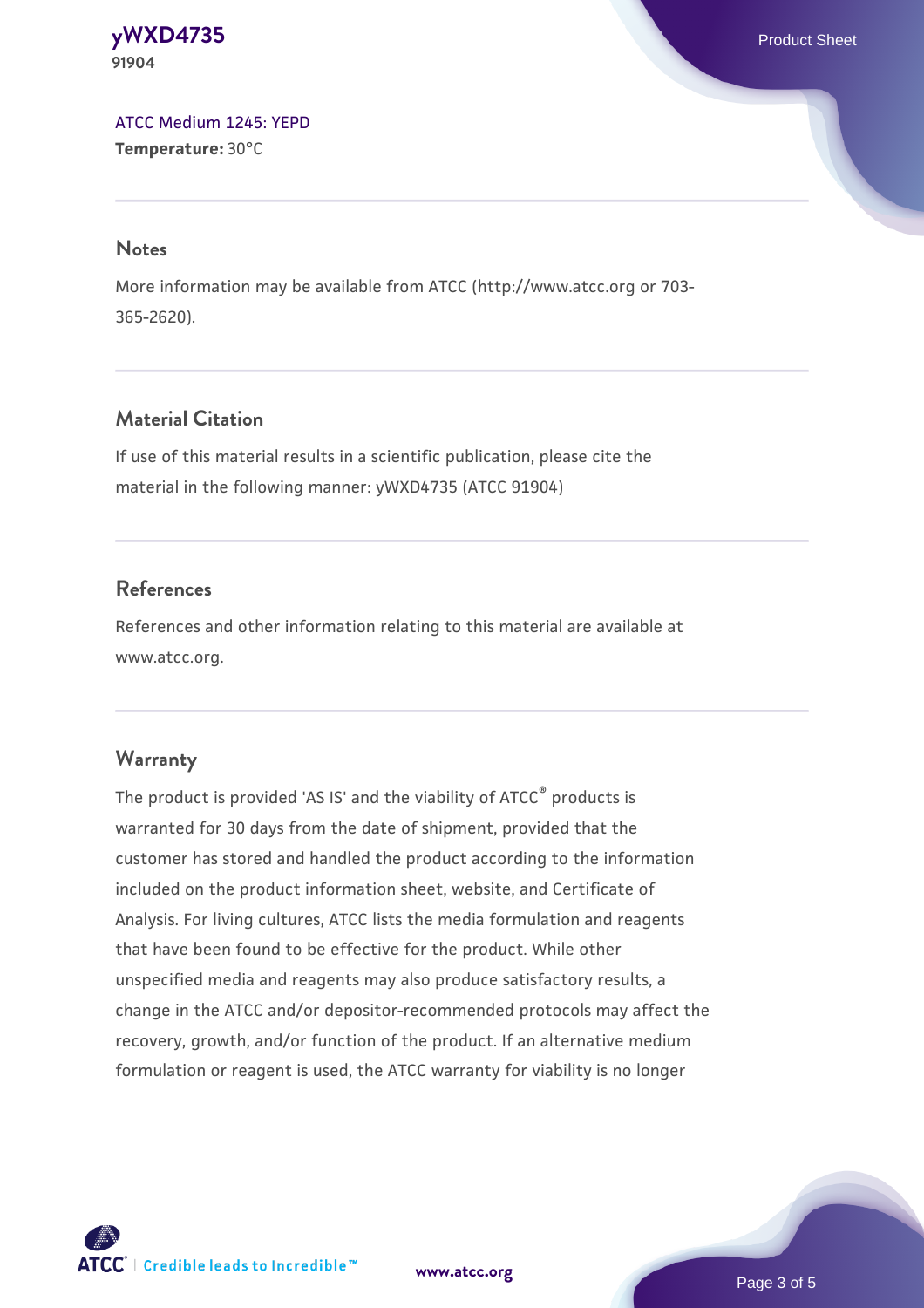**91904**

valid. Except as expressly set forth herein, no other warranties of any kind are provided, express or implied, including, but not limited to, any implied warranties of merchantability, fitness for a particular purpose, manufacture according to cGMP standards, typicality, safety, accuracy, and/or noninfringement.

#### **Disclaimers**

This product is intended for laboratory research use only. It is not intended for any animal or human therapeutic use, any human or animal consumption, or any diagnostic use. Any proposed commercial use is prohibited without a license from ATCC.

While ATCC uses reasonable efforts to include accurate and up-to-date information on this product sheet, ATCC makes no warranties or representations as to its accuracy. Citations from scientific literature and patents are provided for informational purposes only. ATCC does not warrant that such information has been confirmed to be accurate or complete and the customer bears the sole responsibility of confirming the accuracy and completeness of any such information.

This product is sent on the condition that the customer is responsible for and assumes all risk and responsibility in connection with the receipt, handling, storage, disposal, and use of the ATCC product including without limitation taking all appropriate safety and handling precautions to minimize health or environmental risk. As a condition of receiving the material, the customer agrees that any activity undertaken with the ATCC product and any progeny or modifications will be conducted in compliance with all applicable laws, regulations, and guidelines. This product is provided 'AS IS' with no representations or warranties whatsoever except as expressly set forth herein and in no event shall ATCC, its parents, subsidiaries, directors, officers, agents, employees, assigns, successors, and affiliates be liable for indirect, special, incidental, or consequential damages of any kind in connection with or arising out of the customer's use of the product. While reasonable effort is made to ensure authenticity and reliability of materials on deposit, ATCC is not liable for damages arising from the misidentification or



**[www.atcc.org](http://www.atcc.org)**

Page 4 of 5